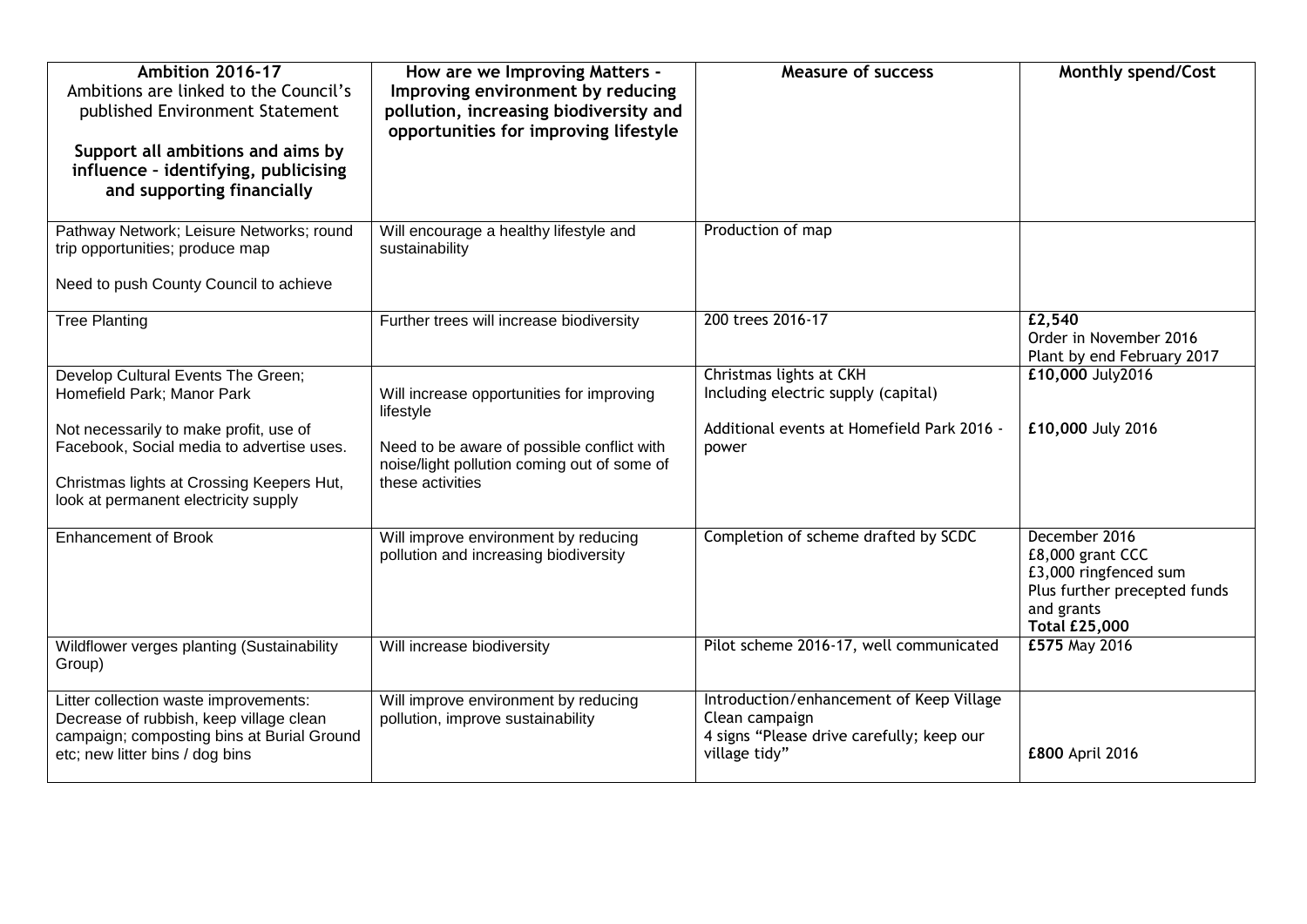| Current action exists via volunteer<br>workforces e.g. WI, Big Tidy Up, enviro.vols, |                                                                         | Composting bins at Burial Ground/ litter<br>bins for sorting                                                                             | £1,400 August 2016       |
|--------------------------------------------------------------------------------------|-------------------------------------------------------------------------|------------------------------------------------------------------------------------------------------------------------------------------|--------------------------|
| sponsored by PC in often cases                                                       |                                                                         |                                                                                                                                          |                          |
|                                                                                      |                                                                         | Additional litter bins/dog bins - at SCDC<br>discretion unless on PC owned land, fitted,<br>maintained and emptied/paid to be<br>emptied | Only if SCDC cover costs |
| Allotments: provision of water                                                       | Will encourage a healthy lifestyle and                                  | Provide water butts                                                                                                                      | Plotholders should fund  |
| butts/composting toilets                                                             | sustainability                                                          |                                                                                                                                          |                          |
|                                                                                      |                                                                         | Provide composting toilets                                                                                                               | £6,000 ? November 2016   |
| Doctors Close fencing: including fence/gate<br>and sign/seats                        | Will encourage a healthy lifestyle and<br>improve environmental aspects | At Doctors Close                                                                                                                         |                          |
|                                                                                      |                                                                         | Provide/improve fence, gate, seat and signs<br>(plant as hedge)                                                                          | £2,000 May 2016          |